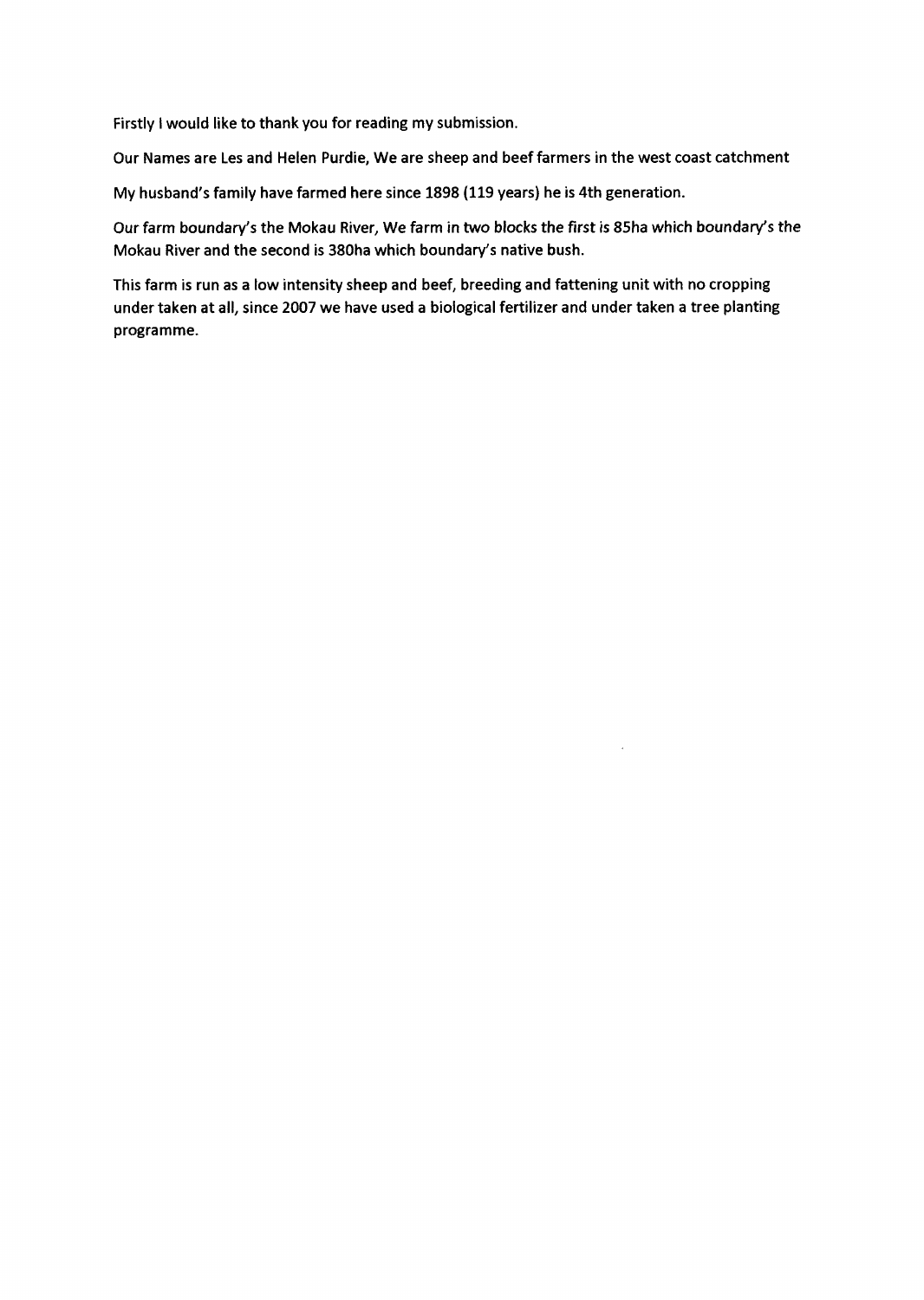# PROPOSED WAIKATO REGIONAL PLAN CHANGE <sup>1</sup>



# WAIKATO AND WAIPA RIVER CATCHMENTS

Submission form on publicly notified - Proposed Waikato Regional Plan Change 1 - Waikato and Waipä River Catchments.

Important: Save this PDF to your computer before answering. If you edit the original form from this webpage, your changes will not save. Please check or update your software to allow for editing. We recommend Acrobat Reader.

FORM 5 Clause 6 of First Schedule, Resource Management Act 1991

| SubForm  | PC12016 |                     | <b>COVER SHEET</b> |
|----------|---------|---------------------|--------------------|
|          |         | FOR OFFICE USE ONLY |                    |
|          |         | Submission Number   |                    |
| Entered  |         | Initials            |                    |
| File Ref |         | Sheet 1 of          |                    |

| <b>SUBMISSIONS CAN BE</b>                                |                                                                                                                             |  |  |
|----------------------------------------------------------|-----------------------------------------------------------------------------------------------------------------------------|--|--|
| <b>Mailed to</b>                                         | Chief Executive, 401 Grey Street, Private Bag 3038, Waikato Mail Centre, Hamilton 3240                                      |  |  |
| Delivered to                                             | Waikato Regional Council, 401 Grey Street, Hamilton East, Hamilton                                                          |  |  |
| <b>Faxed to</b>                                          | $(07)$ 859 0998<br>Please Note: if you fax your submission, please post or deliver a copy to one of the above addresses     |  |  |
| <b>Emailed to</b>                                        | healthyrivers@waikatoregion.govt.nz<br><b>Please Note:</b> Submissions received by email must contain full contact details. |  |  |
| Online at                                                | www.waikatoregion.govt.nz/healthyrivers                                                                                     |  |  |
| We need to receive your submission by 5pm, 8 March 2017. |                                                                                                                             |  |  |

#### YOUR NAME AND CONTACT DETAILS

Les and Helen Purdie Full name:

820 Ngatarawa Road RD Mahoenui Full address:

l.purdie@xtra.co.nz

Phone: 07-8778414

Fax:

#### **ADDRESS FOR SERVICE OF SUBMITTER**

Full name: Les and Helen Purdie

820 Ngatarawa Road Mahoenui Address for service of person making submission:

Email: Lpurdie@xtra.co.nz

Phone: 07-8778414

Fax:

#### TRADE COMPETITION AND ADVERSE EFFECTS (select appropriate)

 $\bigcirc$  I could /  $\bigcirc$  could not gain an advantage in trade competition through this submission.

 $\bigcirc$  I am /  $\bullet$  am not directly affected by an effect of the subject matter of the submission that:

(a) adversely effects the environment, and

(b) does not relate to the trade competition or the effects of trade competition.

Delete entire paragraph if you could not gain an advantage in trade competition through this submission.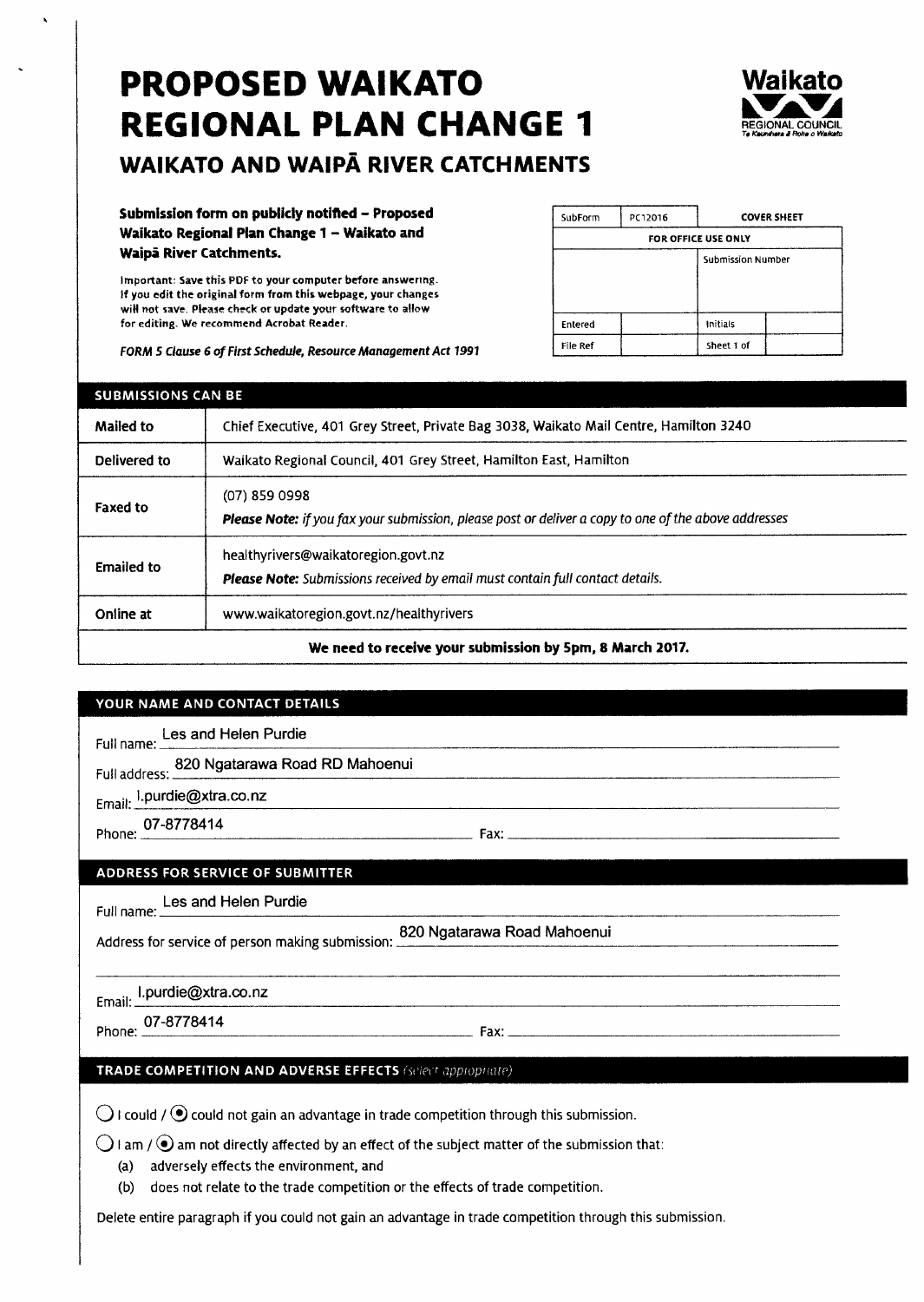### THE SPECIFIC PROVISIONS OF PROPOSED PLAN CHANGE 1 THAT MY SUBMISSION RELATES TO

Please state the provision, map or page number e.g. Objective 4 or Rule 3.11.5.1 (Continue on separate sheet(s) if necessary).

objectives 1 and 4 policy 2 and 7 rules 3.1 1.5.5.c 3.11.5.7 rules 3.11.5.3 3. 4. 5. Section C iii ii policy 2 c. e. policy 6 rule 3.11.5.7 objective 2 objective 3 policy 5 policy 7 rule 3.11.5.3

schedule B

schedule <sup>1</sup>

#### I SUPPORT OR OPPOSE THE ABOVE PROVISION/S

(Select as appropriate and continue on separate sheet(s) if necessary).

 $\bigcirc$  Support the above provisions

- $\bigcirc$  Support the above provision with amendments
- O Oppose the above provisions

#### MY SUBMISSION IS THAT

Tell us the reasons why you support or oppose or wish to have the specific provisions amended. (Please continue on separate sheet(s) if necessary).

We oppose all the above provisions on the grounds that the economic and social impact especially among the young farming family's would out weigh any environmental gains.

The time frame being put in place for first lot of fencing is to short

I have many issues with heath and safety the main concem in the extra over head wires that would be needed to supply electricity to fences to isolated seeps

We also oppose the plan because it doesn't provide any certainty for our farming future.

#### I SEEK THE FOLLOWING DECISION BY COUNCIL

(Select as appropriate and continue on separate sheet(s) if necessary).

- $\bigcap$  Accept the above provision
- $\bigcirc$  Accept the above provision with amendments as outlined
- $\bigcirc$  Decline the above provision
- $\odot$  if not declined, then amend the above provision as outlined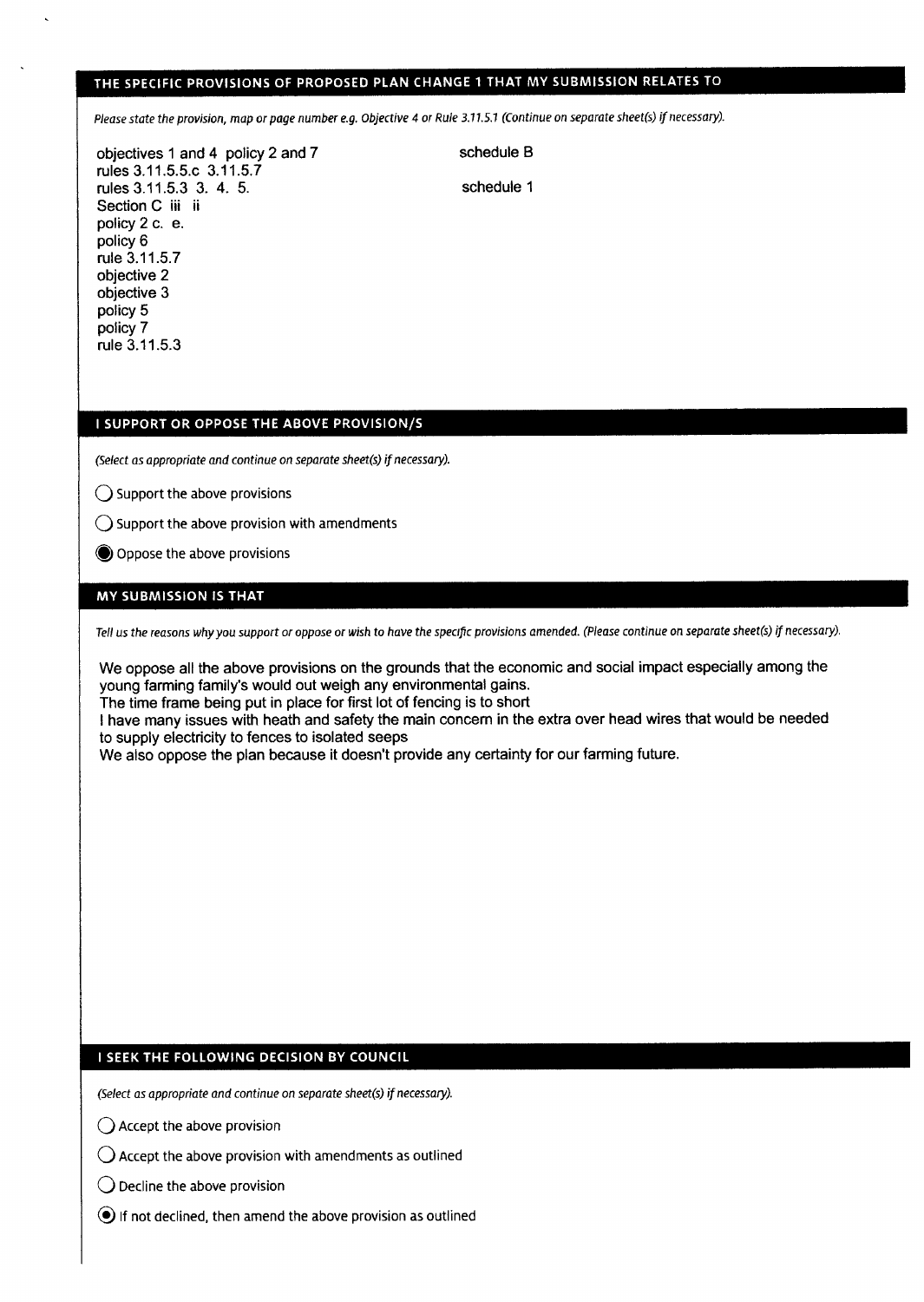#### PLEASE INDICATE BY TICKING THE RELEVANT BOX WHETHER YOU WISH TO BE HEARD IN SUPPORT OF YOUR **SUBMISSION**

 $\bigcirc$  I wish to speak at the hearing in support of my submissions.

 $\bigcirc$  I do not wish to speak at the hearing in support of my submissions.

#### **JOINT SUBMISSIONS**

 $\bigcirc$  If others make a similar submission, please tick this box if you will consider presenting a joint case with them at the hearing.

#### IF YOU HAVE USED EXTRA SHEETS FOR THIS SUBMISSION PLEASE ATTACH THEM TO THIS FORM AND **INDICATE BELOW**

 $\bigcirc$  Yes, I have attached extra sheets.  $\bigcirc$  No, I have not attached extra sheets.

#### **SIGNATURE OF SUBMITTER**

Signature: Date: 21/02/2017

Personal information is used for the administration of the submission process and will be made public. All information collected will be held by Waikato Regional Council, with submitters having the right to access and correct personal information.

PLEASE CHECK that you have provided all of the information requested and if you are having trouble filling out this form, phone Walkato Reglonal Council on 0800 800 401 for help.